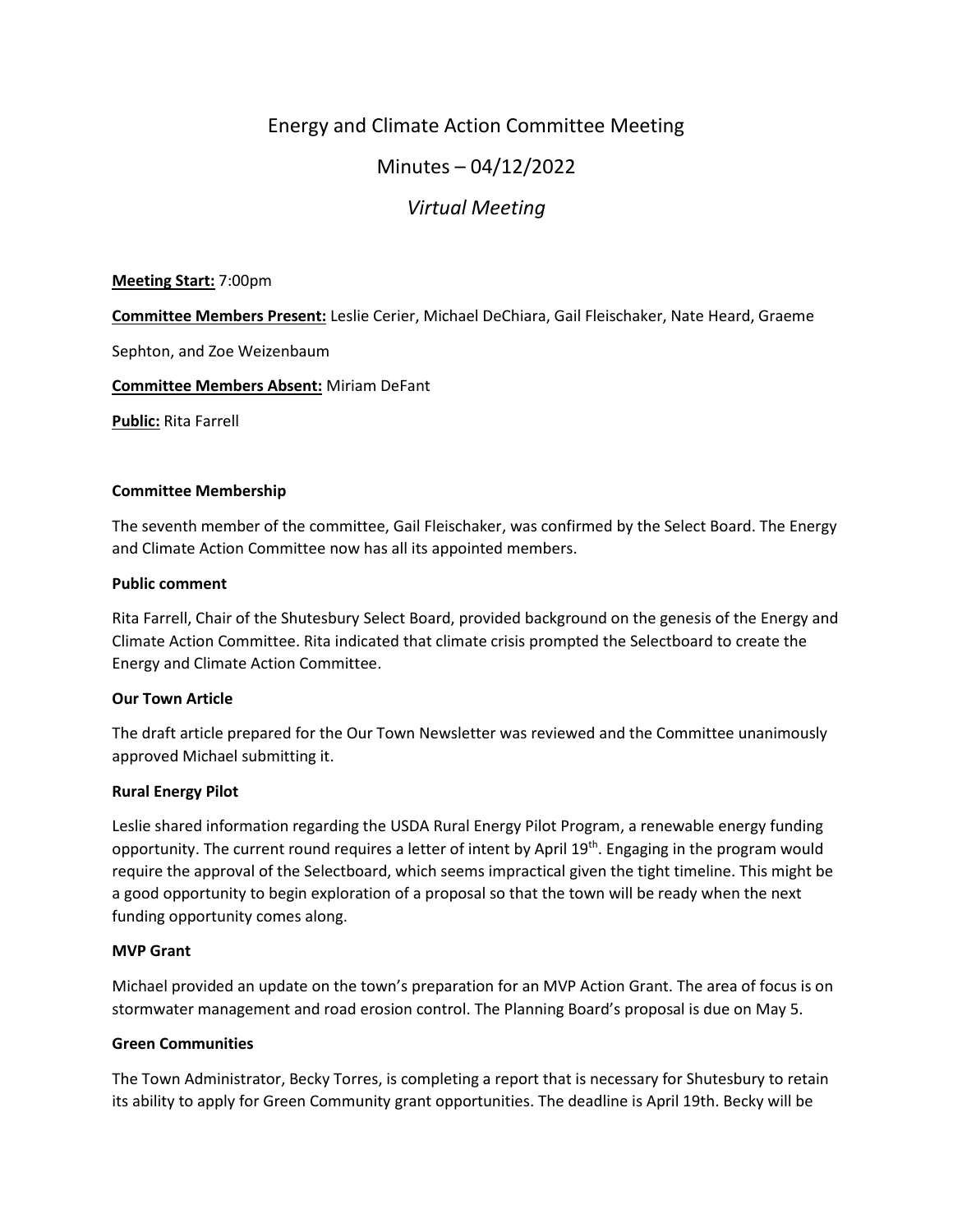invited to a future ECAC meeting to discuss the Green Communities program and bring the Committee up to date on the town's advances in energy efficiency since Shutesbury's designation as a Green Community in 2011.

# **Municipal Aggregation**

Nate shared information about Municipal Aggregation of Electricity, also known as Community Choice Aggregation (CCA), which allows communities to procure electricity from a chosen supplier on behalf of its pooled (aggregated) residents. CCAs can offer residents various choices such as lower rates, a greener default source mix, and the ability to fund local energy development and climate resilience projects. Shutesbury could launch its own CCA process or join a collaboration of other communities aggregated with the same supplier.

# **Community Solar**

Leslie shared information about Community Solar, which could be sited on private or municipally owned land. For example, on private land, the town could lease for the purpose of locating solar arrays. Fun fact: currently, land-mounted arrays yield three times more electricity per dollar invested than rooftop solar.

# **Funding**

The Committee is still researching funding opportunities. Gail will continue to develop a list to assist with tracking this information.

# **Local food and gardening**

It might be possible to partner with the library to host a workshop on gardening and farming skills building. Another idea is to organize site visits around Shutesbury to highlight and learn from the work of various homesteads.

# **Data for benchmarking**

Nate shared a presentation showing that there is a lot of useful data on greenhouse gas sources at the state and county level. Data that are specific to Shutesbury are more challenging to obtain. ECAC might consider some primary data collection, including a survey, to help quantify Shutesbury's greenhouse gas emissions and frame our goals.

# **Discussion and follow up**

Committee discussed how ECAC members can educate themselves, prioritize work, and work with other committees. ECAC can invite speakers to future meetings and sponsor speakers at other venues.

Gail will reach out to a possible speaker who could discuss experience setting up Community Choice Aggregation. Leslie will reach out to a possible speaker who could discuss experience with Community Solar.

Gail will begin drafting a survey that could capture the priorities of the community for climate action while gathering information that could inform benchmarking and guide ECAC's recommendations for goals.